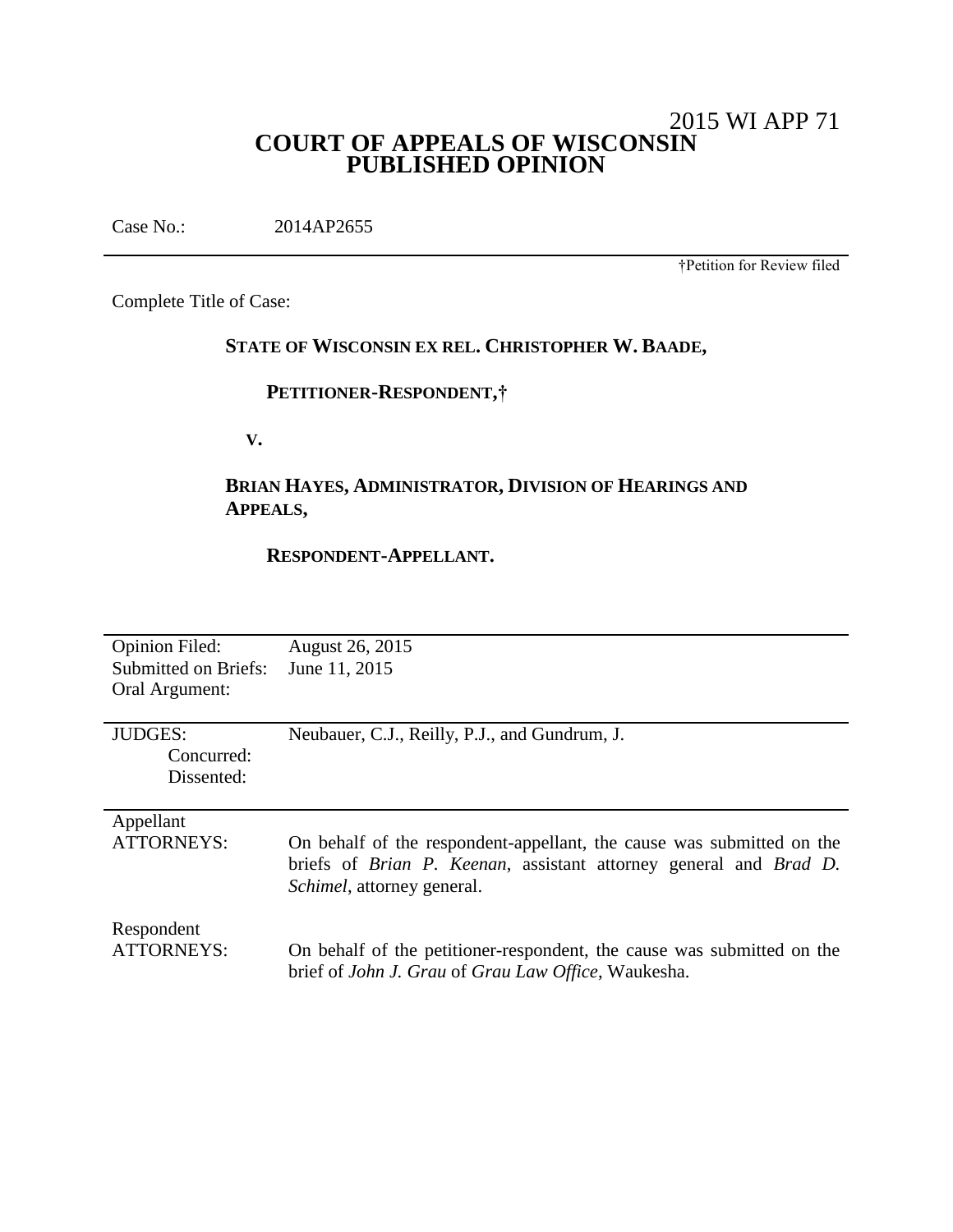# **2015 WI App 71**

## **COURT OF APPEALS DECISION DATED AND FILED**

## **August 26, 2015**

**Diane M. Fremgen Clerk of Court of Appeals**

## **NOTICE**

**This opinion is subject to further editing. If published, the official version will appear in the bound volume of the Official Reports.** 

**A party may file with the Supreme Court a petition to review an adverse decision by the Court of Appeals.** *See* **WIS. STAT. § 808.10 and RULE 809.62.** 

# **Appeal No. 2014AP2655 Cir. Ct. No. 2014CV11**

## **STATE OF WISCONSIN IN COURT OF APPEALS**

**STATE OF WISCONSIN EX REL. CHRISTOPHER W. BAADE,**

## **PETITIONER-RESPONDENT,**

 **V.**

**BRIAN HAYES, ADMINISTRATOR, DIVISION OF HEARINGS AND APPEALS,**

 **RESPONDENT-APPELLANT.**

APPEAL from an order of the circuit court for Waukesha County: JAMES R. KIEFFER, Judge. *Reversed*.

Before Neubauer, C.J., Reilly, P.J., and Gundrum, J.

¶1 REILLY, P.J. Christopher Baade earned ninety days of "good time" while serving one year in the county jail as a condition of probation on a stayed prison sentence. Baade's probation was revoked, and he began his prison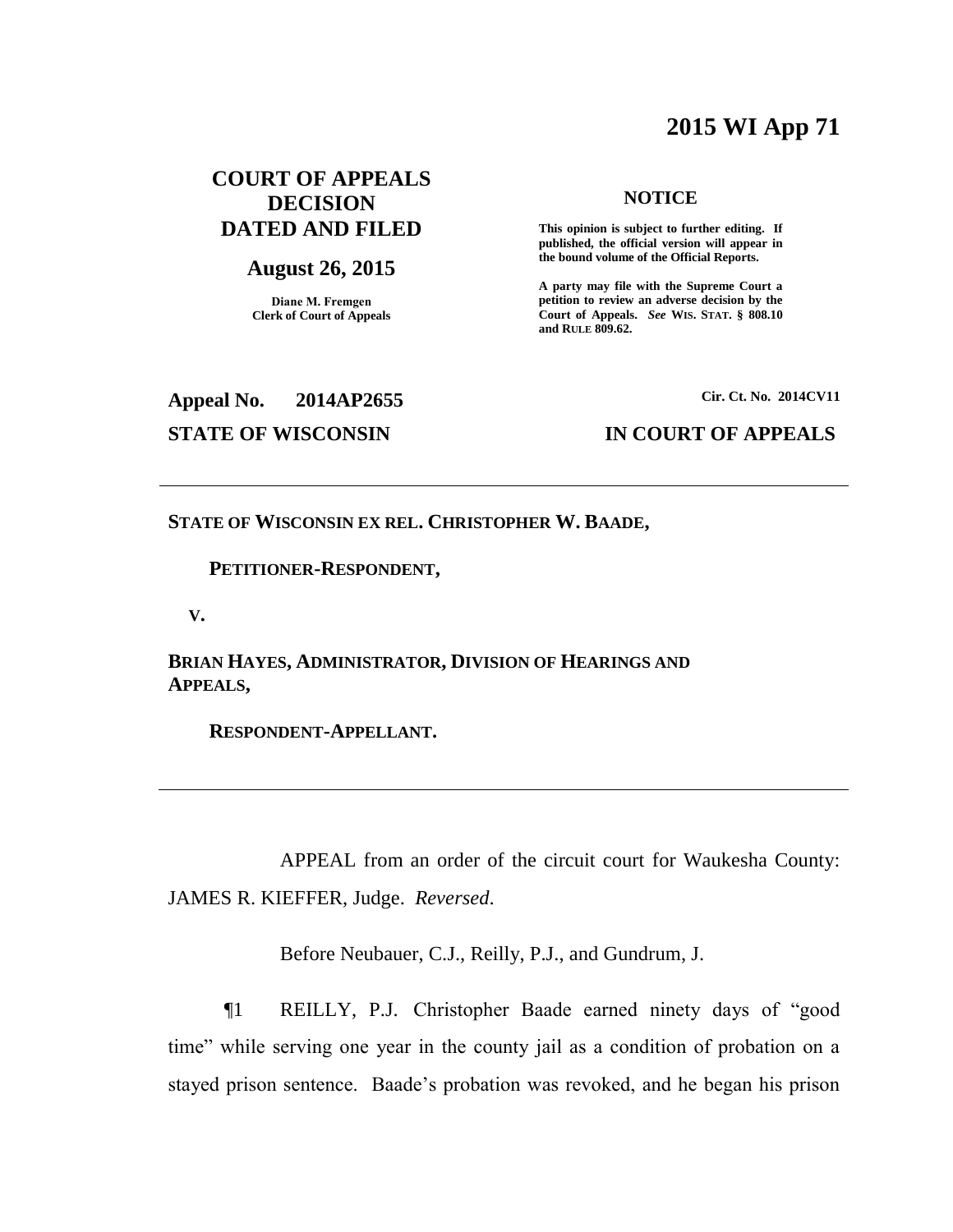sentence of two years of initial confinement to be followed by two years of extended supervision. Baade successfully argued to the circuit court that he should receive a full year of sentence credit as he "earned" one year as a result of the "good time" he accumulated. We reverse. "Good time" earned while on probation of a stayed sentence of more than one year is not eligible for sentence credit in the event probation is revoked.

## **BACKGROUND**

 $\P$ 2 Baade was convicted and received a four-year prison sentence<sup>1</sup>; however, the court stayed the prison sentence and placed Baade on probation for three years with the condition that Baade serve one year in the county jail. Following his release from jail, Baade failed to comply with the rules of probation, his probation was revoked, and he was sent to prison. The Division of Hearings and Appeals awarded Baade nine months of sentence credit against his two years of confinement time. Baade argued in a petition for certiorari to the circuit court that he was entitled to the three months of "good time" he earned while on probation as sentence credit. The circuit court agreed with Baade. The Division appeals.

### **STANDARD OF REVIEW**

¶3 This appeal requires us to interpret the statutes regarding good time and sentence credit. We apply de novo review to this question of statutory

 $\overline{a}$ 

2

<sup>&</sup>lt;sup>1</sup> Two years' initial confinement followed by two years' extended supervision.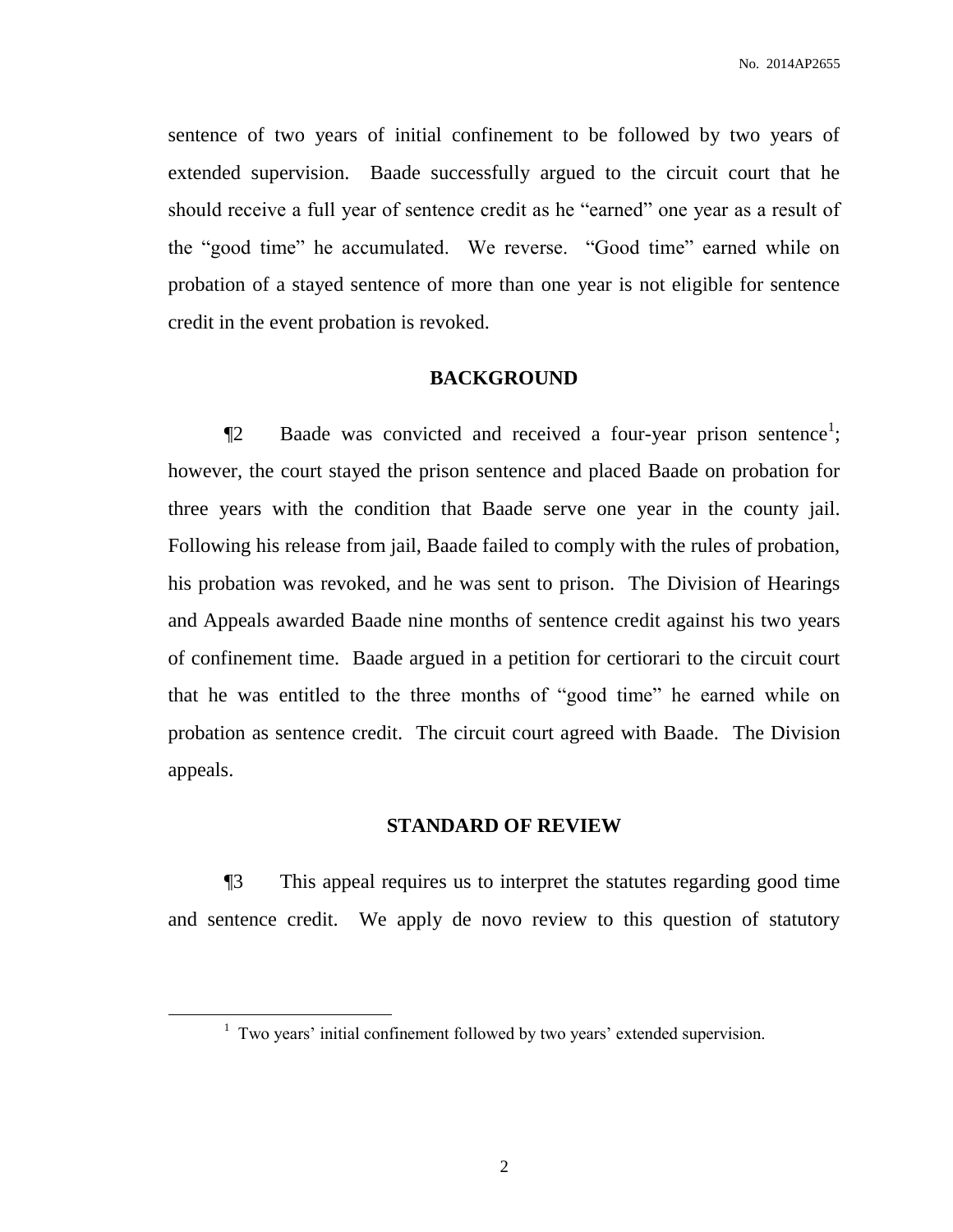construction. *State v. Harris*, 2011 WI App 130, ¶6, 337 Wis. 2d 222, 805 N.W.2d 386.

## **DISCUSSION**

¶4 The Division argues that Baade is not entitled to sentence credit for the good time earned while on probation as under Wisconsin's truth-in-sentencing law, "[a] person sentenced to a bifurcated sentence … shall serve the term of confinement in prison portion of the sentence without reduction for good behavior." WIS. STAT.  $\S 973.01(4)$  (2013-14).<sup>2</sup> Baade counters that WIS. STAT. § 973.155(4) entitles him to good time credit against his sentence. That statute provides that "inmates … serving sentences of one year or less and confined in a county jail, house of correction or county reforestation camp" are entitled to sentence credit for "earned good time." We conclude that § 973.155(4) is not applicable to Baade as Baade had a sentence of more than one year, and therefore, he is not entitled to the good time earned during his failed probationary period to be applied as sentence credit to his confinement time in prison.

- ¶5 The following principles apply to sentences imposed in Wisconsin:
	- (1) A bifurcated prison sentence always involves a term in excess of one year and is a sentence to "imprisonment in the Wisconsin State prisons." WIS. STAT. § 973.01.
	- (2) A jail sentence is one in which a defendant is imprisoned in a county jail and in which "good time" (defined as one-fourth of his or her term) is

 $\overline{a}$ 

 $2$  All references to the Wisconsin Statutes are to the 2013-14 version unless otherwise noted.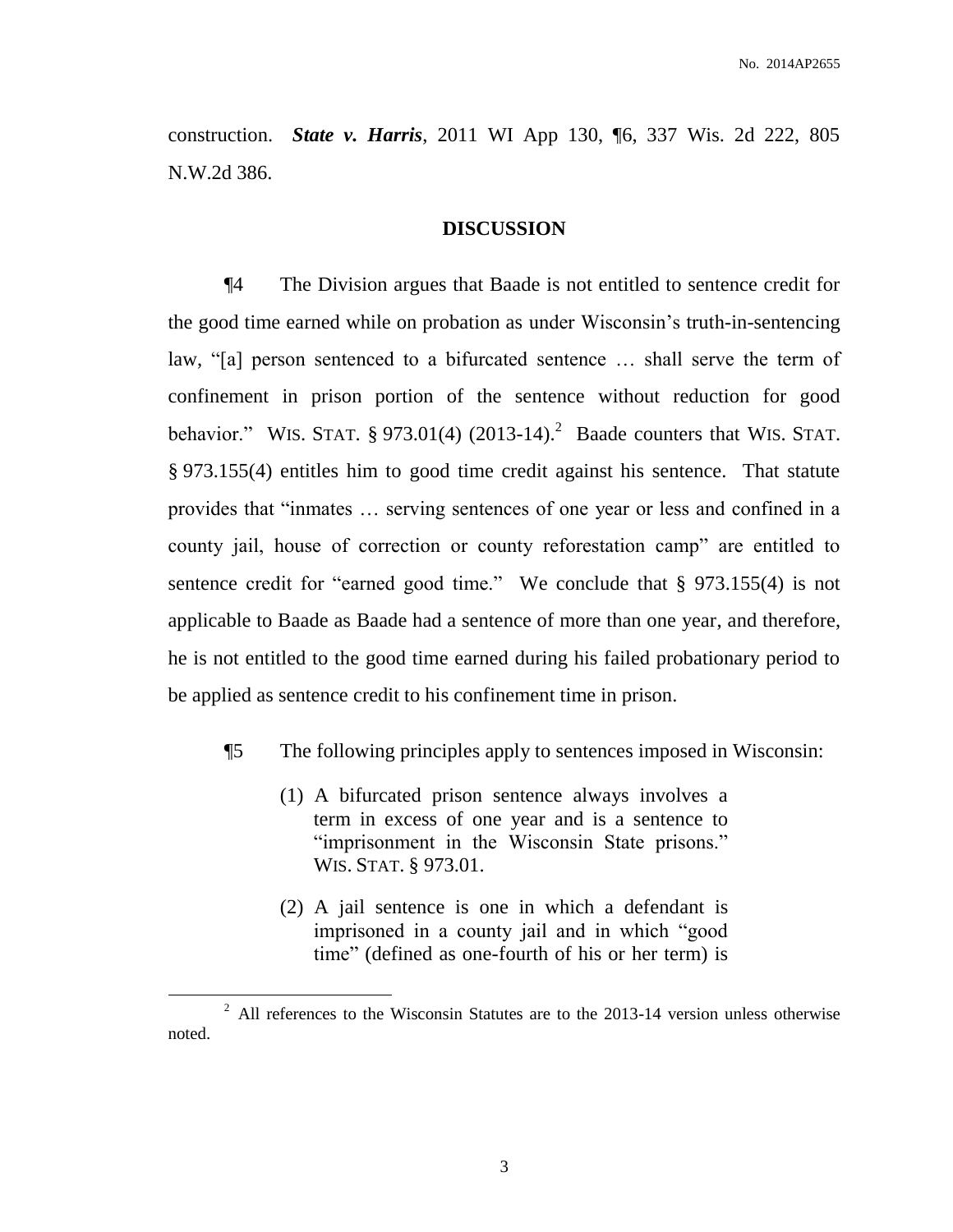available. "Good time" is earned by inmates of a county jail. WIS. STAT. §§ 302.43, 973.03.

- (3) A defendant sentenced to the Wisconsin state prisons and to a county jail for separate crimes shall serve any consecutive sentences in the state prisons "as one continuous sentence." WIS. STAT. § 302.113(4). No "good time" applies to a county jail sentence when served in a state prison as the prison and county jail sentences are construed as one consecutive sentence. *Harris*, 337 Wis. 2d 222, ¶10.
- (4) A convicted offender is entitled to sentence credit toward his or her sentence "for all days spent in custody in connection with the course of conduct for which sentence was imposed," WIS. STAT. § 973.155(1)(a), and sentence credit is to include earned good time if the sentence is for a term of one year or less, § 973.155(4).

¶6 Applying these principles to Baade leads to the following conclusions:

- (1) Baade's four-year prison sentence is a sentence of more than one year in the Wisconsin state prisons.
- (2) Baade received sentence credit for all days spent "in custody": nine months.
- (3) While Baade earned "good time" during his time in the county jail while on probation, his earned good time is not treated as sentence credit as Baade's sentence is for more than one year.
- (4) Baade has received sentence credit for all the time he spent "in custody."

¶7 Baade argues that he is entitled to good time credit against his prison confinement as his one year of condition time in the county jail constituted a sentence of one year or less pursuant to WIS. STAT. § 973.155(4). We disagree.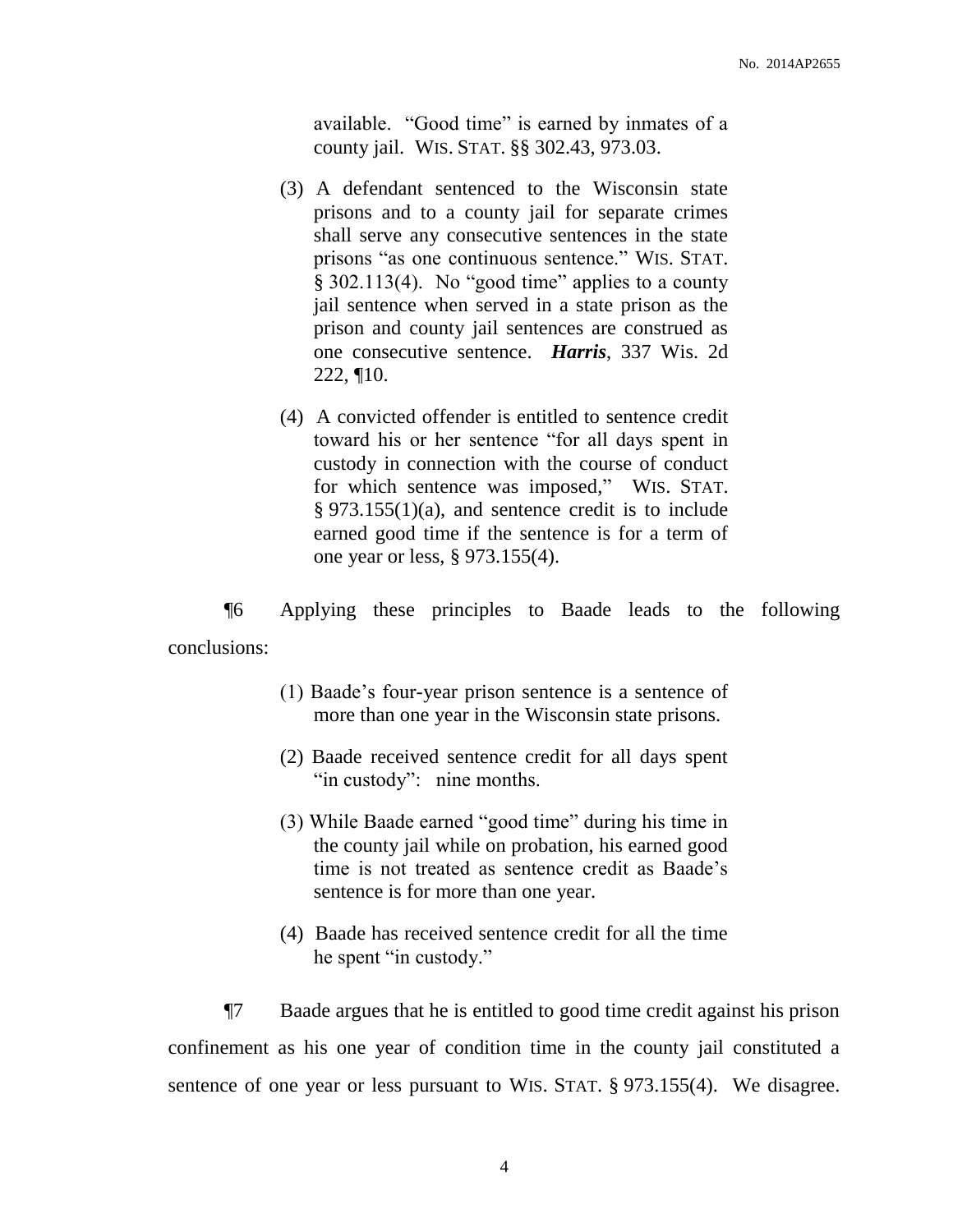The one year of confinement in the county jail ordered by the court as a condition of Baade's three-year probationary term is distinct from the four-year stayed sentence.

¶8 We have historically distinguished a probationary condition of confinement from a "sentence" in the application of good time statutes. In *Prue v. State*, 63 Wis. 2d 109, 113, 216 N.W.2d 43 (1974), the Wisconsin Supreme Court held that probationary confinement in jail "is not intended to be serving a sentence." The offender in *Prue* sought good time reduction on a six-month probationary term in a county reforestation camp, which was governed by the same good time laws applicable to county jail inmates. *Id.* at 111. The court rejected his request on the basis that a state law "providing for a diminution of sentence of one fourth of the term for good behavior for every inmate in a county jail is not applicable to persons confined in a county jail as a condition of probation." *Id.* at 112. The *Prue* court reasoned that "[p]robation is an alternative to a sentence; and the fact that a condition of confinement in the county jail is similar to the confinement of a sentence … does not make a probation a sentence." *Id.* at 114. We relied on *Prue* in *State v. Fearing*, 2000 WI App 229, ¶¶9-10, 13, 239 Wis. 2d 105, 619 N.W.2d 115, to deny an offender's request for the right to earn good time for jail confinement imposed as a condition of probation. In accordance with this precedent, we conclude that Baade was not "serving [a]

5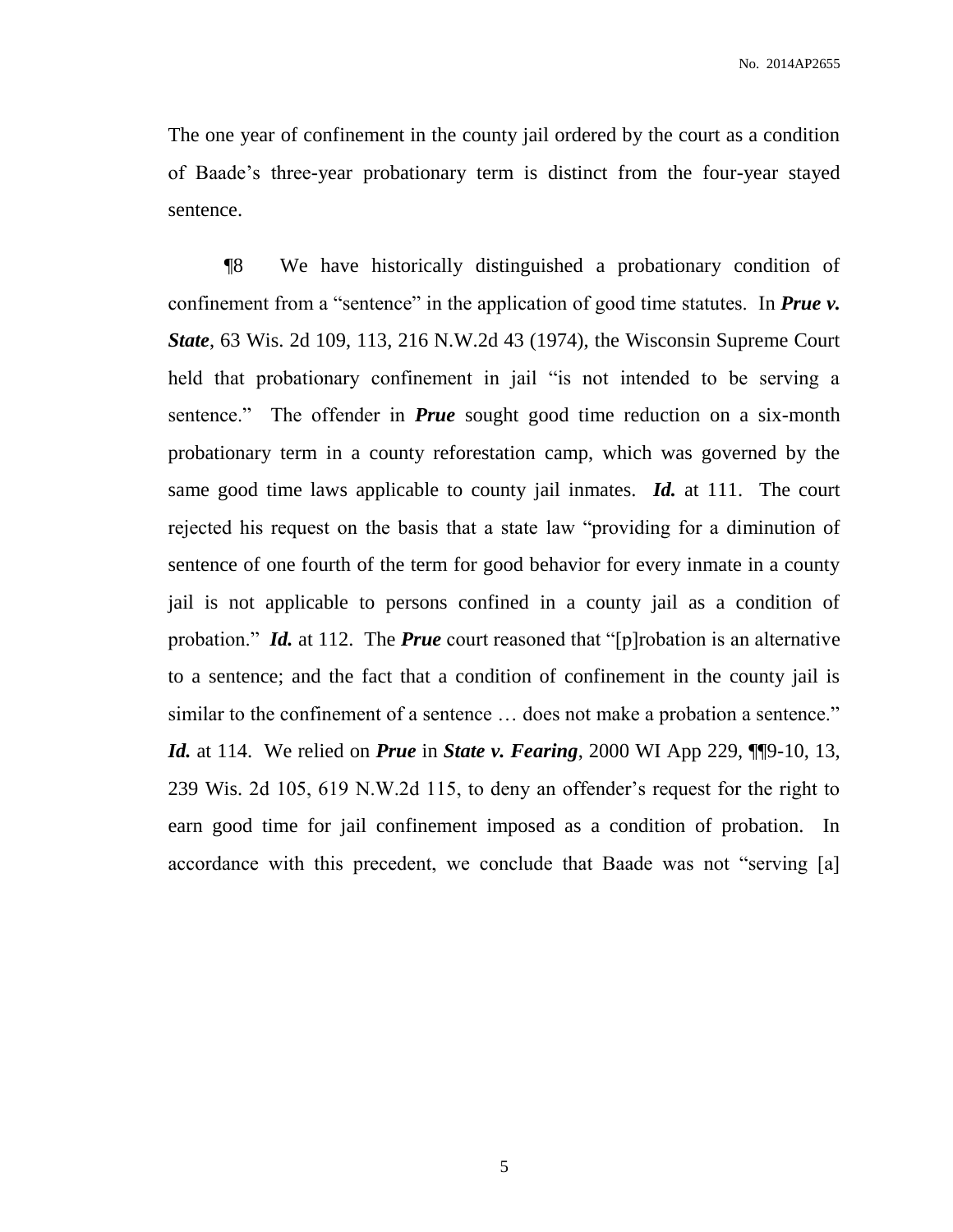sentence<sup>[]</sup> of one year or less" pursuant to WIS. STAT. § 973.155(4) when he was confined in county jail as a condition of his probation.<sup>3</sup>

¶9 While WIS. STAT. § 302.43 provides good time credit to county jail inmates (including those on probation), WIS. STAT. § 973.01(4) does not permit good time for state prison inmates. As an inmate of a state prison, serving a sentence under § 973.01, Baade was not eligible for good time credit against his two years' confinement. *See Harris*, 337 Wis. 2d 222, ¶10; *see also State ex rel. Darby v. Litscher*, 2002 WI App 258, ¶14, 258 Wis. 2d 270, 653 N.W.2d 160.

¶10 Baade argues that once good time is earned it cannot be taken away. Nothing, however, has been taken from Baade—he served nine months of the one year that he was ordered to serve in the county jail. It is inconsistent with the statutes and our precedent to interpret WIS. STAT. § 973.155(4) so as to permit Baade's avoidance of the full two years of confinement that he was sentenced to. Baade had the opportunity to serve less time in confinement by complying with all of the conditions of his probation and by exhibiting good behavior while confined in jail as a condition of his probation. By choosing to violate the conditions of his probation, Baade caused his prison sentence to go into effect. To give Baade sentence credit of ninety days for time he never spent in confinement is contrary to

 $\overline{a}$ 

<sup>&</sup>lt;sup>3</sup> Baade contends that we should not apply **Prue v. State**, 63 Wis. 2d 109, 216 N.W.2d 43 (1974), and *State v. Fearing*, 2000 WI App 229, 239 Wis. 2d 105, 619 N.W.2d 115, as they have been "rendered inapplicable to a defendant like Mr. Baade by virtue of WIS. STAT. § 973.09(1)(d)." While we agree that § 973.09(1)(d) supercedes the holdings of these cases denying good time to offenders confined as a condition of probation, that does not render inapplicable their distinction between confinement as a condition of probation and confinement under a "sentence" in the interpretation of good time statutes.